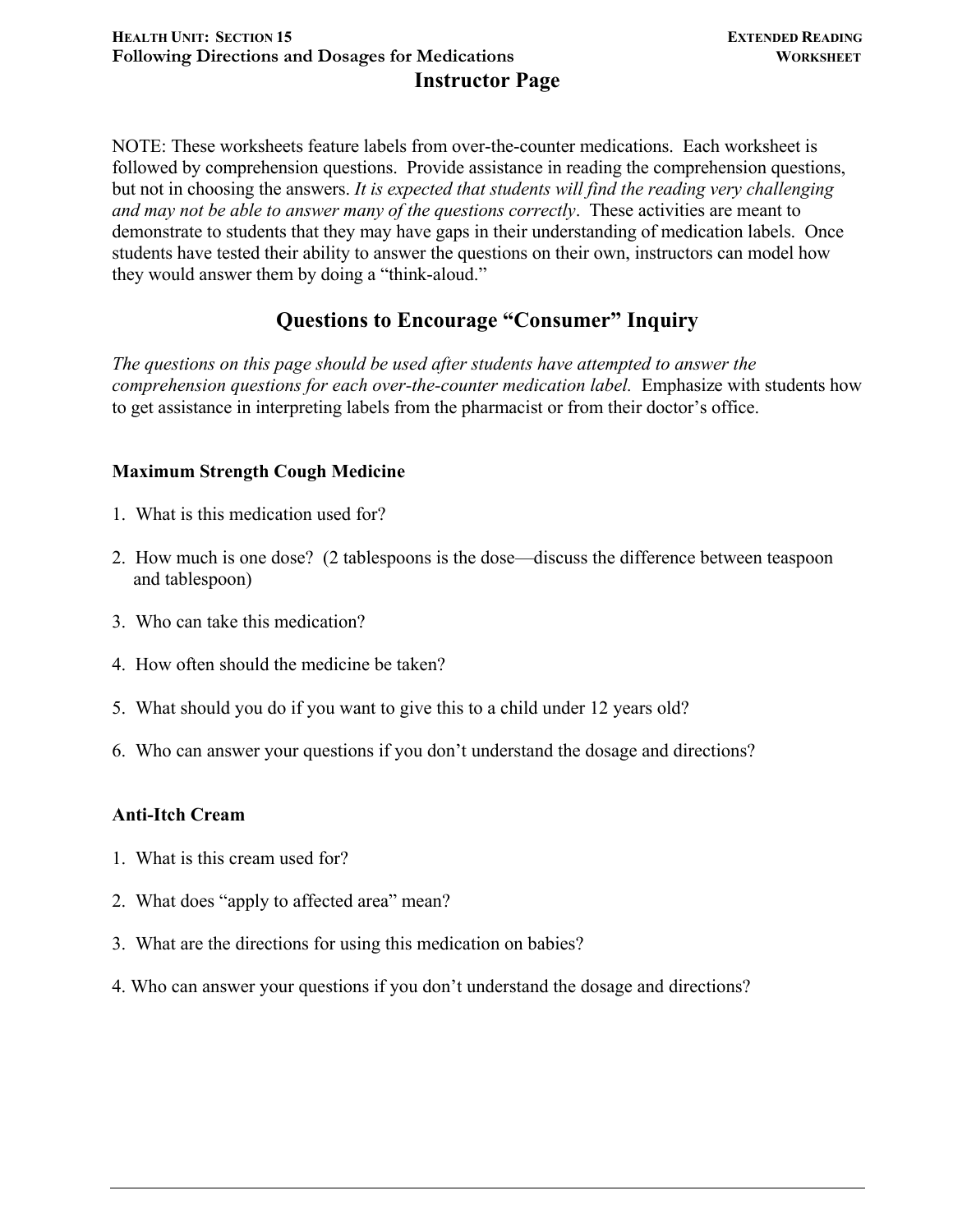## **Reading Over-the-Counter Medication Labels**

*Directions:* Look at the medication label and the statements below. Put an X under True or False. Then discuss your answers with your class.



|                                                                                 | <b>True</b> | <b>False</b> |
|---------------------------------------------------------------------------------|-------------|--------------|
| 1. The dosage is 2 teaspoons every 4 hours.                                     |             |              |
| 2. You can take 4 doses a day.                                                  |             |              |
| 3. The dosage for children under 12 is the same as for adults.                  |             |              |
| 4. Adults should take 2 tablespoons every 6 to 8 hours.                         |             |              |
| 5. You can't take this medication any longer than 8 days.                       |             |              |
| 6. A fever, rash or persistent headache could be a sign of a serious condition. |             |              |
| 7. If the cough comes back, you begin taking the medication again.              |             |              |
|                                                                                 |             |              |